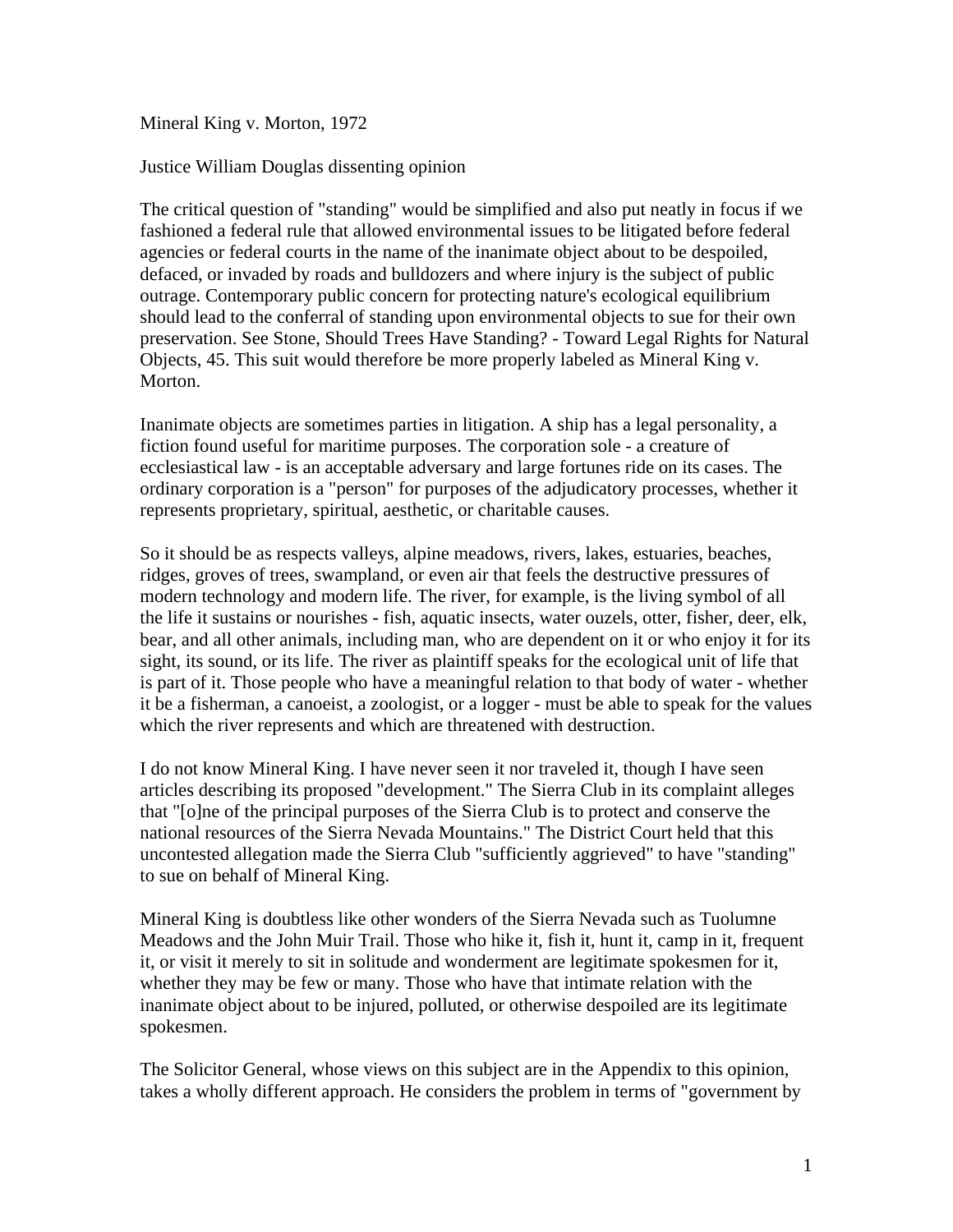the Judiciary." With all respect, the problem is to make certain that the inanimate objects, which are the very core of America's beauty, have spokesmen before they are destroyed. It is, of course, true that most of them are under the control of a federal or state agency. The standards given those agencies are usually expressed in terms of the "public interest." Yet "public interest" has so many differing shades of meaning as to be quite meaningless on the environmental front.

Yet the pressures on agencies for favorable action one way or the other are enormous. The suggestion that Congress can stop action which is undesirable is true in theory; yet even Congress is too remote to give meaningful direction and its machinery is too ponderous to use very often. The federal agencies of which I speak are not venal or corrupt. But they are notoriously under the control of powerful interests who manipulate them through advisory committees, or friendly working relations, or who have that natural affinity with the agency which in time develops between the regulator and the regulated. As early as 1894, Attorney General Olney predicted that regulatory agencies might become "industry-minded", as illustrated by his forecast concerning the Interstate Commerce Commission:

"The Commission . . . is, or can be made, of great use to the railroads. It satisfies the popular clamor for a government supervision of railroads, at the same time that that supervision is almost entirely nominal. Further, the older such a commission gets to be, the more inclined it will be found to take the business and railroad view of things." M. Josephson, The Politicos 526 (1938).

Years later a court of appeals observed, "the recurring question which has plagued public regulation of industry [is] whether the regulatory agency is unduly oriented toward the interests of the industry it is designed to regulate, rather than the public interest it is designed to protect."

The Forest Service - one of the federal agencies behind the scheme to despoil Mineral King - has been notorious for its alignment with lumber companies, although its mandate from Congress directs it to consider the various aspects of multiple use in its supervision of the national forests.

The voice of the inanimate object, therefore, should not be stilled. That does not mean that the judiciary takes over the managerial functions from the federal agency. It merely means that before these priceless bits of Americana (such as a valley, an alpine meadow, a river, or a lake) are forever lost or are so transformed as to be reduced to the eventual rubble of our urban environment, the voice of the existing beneficiaries of these environmental wonders should be heard.

Perhaps they will not win. Perhaps the bulldozers of "progress" will plow under all the aesthetic wonders of this beautiful land. That is not the present question. The sole question is, who has standing to be heard?